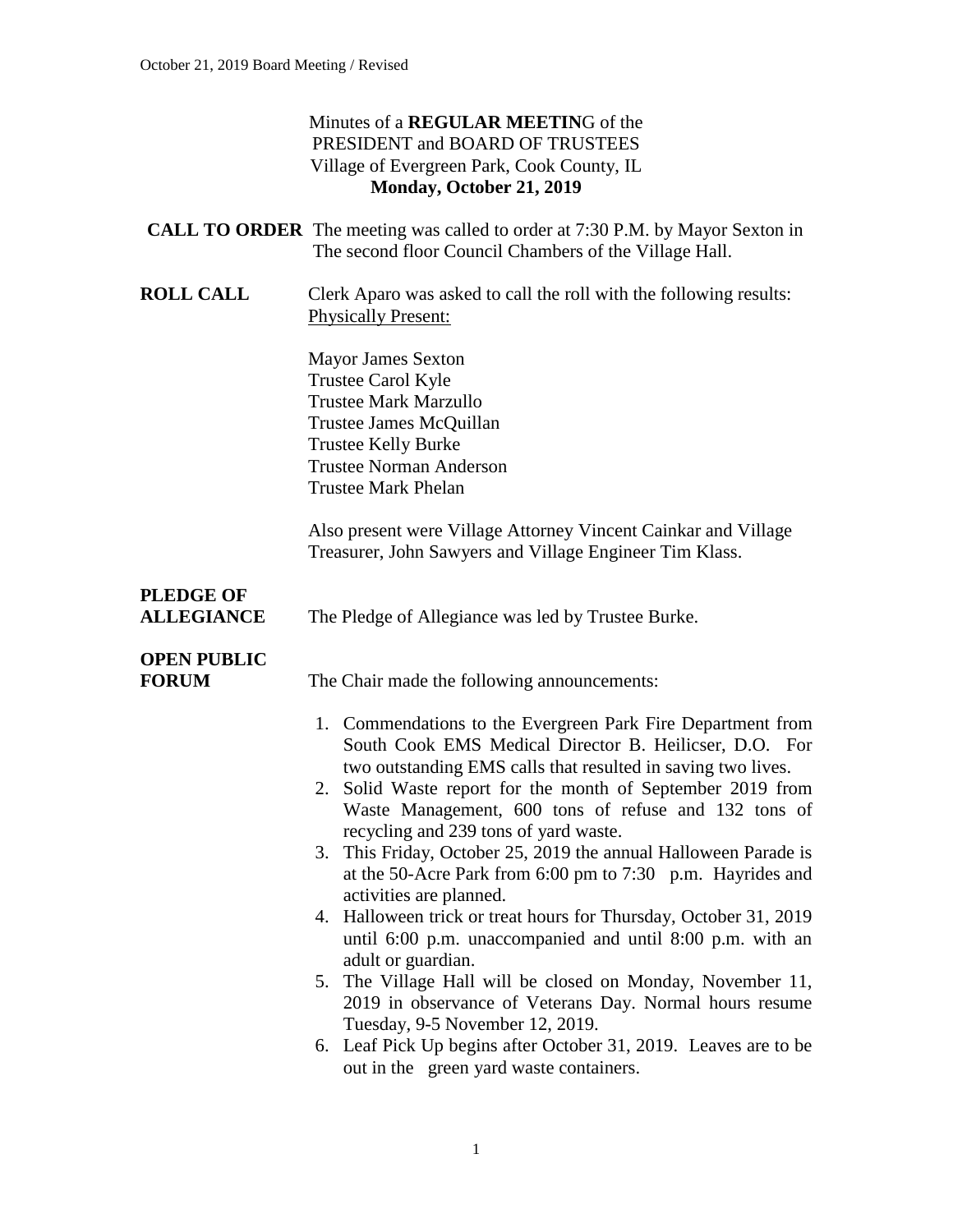- 7. All EP Military veterans are invited to attend the EP High School National Honor Society breakfast at 7:30 a.m. on November 8, 2019.
- 8. The Annual Pumpkin Smash will be held on Saturday November 2, from 10 a.m.–11:30 a.m. at the Community Center.
- 9. The last Farmer's Market for the 2019 season is Thursday, October 31, 2019.

#### **OPEN PUBLIC AUDIENCE** NONE.

## **REGULAR**

**AGENDA** Motion by Trustee Phelan second by Trustee Kyle to waive the reading and approve the minutes of the October 7, 2019 Regular Meeting of the President and Board of Trustees and approved as presented was passed by unanimous voice vote and so ordered by the Chair.

# **ZONING BOARD**

**MINUTES** The Chair read a portion of the Legal Notice as published in the Courier newspaper requesting a Zoning Board of Appeals meeting on September 10, 2019 for a special use to permit the operation of a convenience store with vehicle fuel dispensing on the property located at 2747-2759 W. 95<sup>th</sup> Street. The Zoning Board denied the special use petition by a vote of 3 against and 1 for the petition. In an effort to give residents a chance to voice their concerns the Chair and Trustee Kyle met with residents of this area. The Chair added this has been done in the past with many of the retail developments that abut residential neighborhoods.

> Mr. Patrick Thompson attorney for the development group introduced Mr. Chris Ilekis, and Mr. Dan Aykroyd who represented the 7-11 stores.

> Pictures of the development were presented with revisions including; no alley access, 6 foot vinyl fencing on top a foot high curb and heavier landscape for sound screening and privacy. The Board expressed a myriad of concerns. Trustee Marzullo expressed concerns regarding the delivery of fuel and the movement of the fuel trucks in and out of the property. Trustee Burke had concerns regarding the commercial lighting. Trustee McQuillan was concerned about noise, type of fencing and the maintenance and clean-up of the area.

> A discussion took place regarding the entrance and exits for fuel trucks and vehicles. Trucks will enter and exit from  $95<sup>th</sup>$ Street. Fueling deliveries will be made during the day and lighting will be adjusted as to not interfere with the neighbors. Promises were made from the developers that corporate standards will be followed and they will be good neighbors. The property will have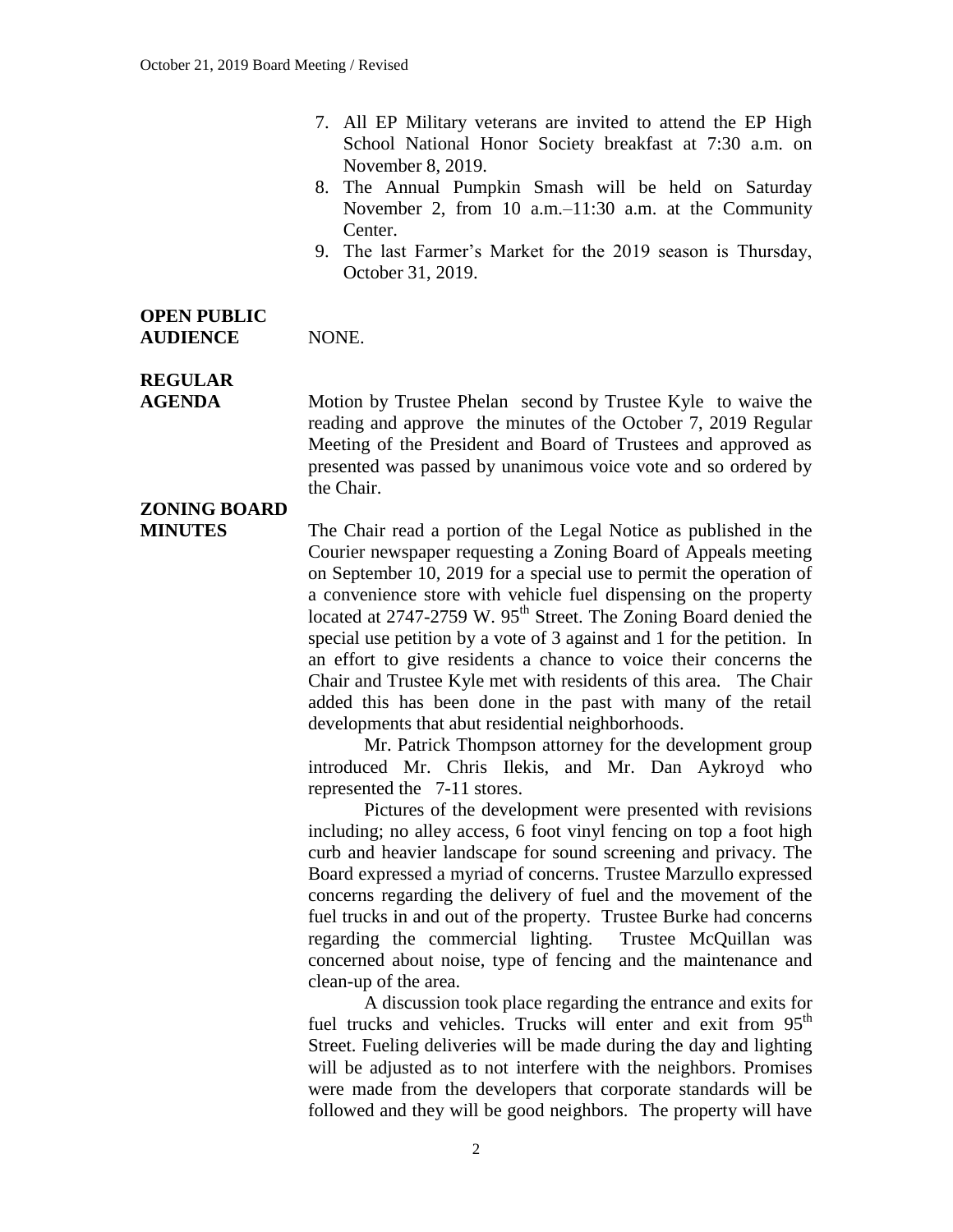24 hour surveillance security cameras. The gas dispensers will not use television or loud musical video displays.

The Chair noted he requested no liquor be sold at this location and 7-11 has agreed. He reminded the Board the property is already zoned C Commercial and the special use request is for the gas dispensers on the property.

A resident (name not given) from the 2700 Block of  $95<sup>th</sup>$ Place questioned the location of refuse pick up. They answered the pick-up will be toward the Popeye's adjacent property line. The Chair offered to speak to the owner of Popeye's regarding general cleanup of his property.

Mrs. Helen Cuprisin, 9400 Block of Homan questioned why the Zoning Board denied the petition. The Chair noted the Zoning Board had a meeting, were presented the information and voted their opinion. Trustee Kyle attended the Zoning meeting and commended the Zoning Board for a job well done. She lives in the area and stated this property has been an empty mess for many years. Ms. Gonzales of the 8700 Block of Francisco asked when it would be completed. It is estimated by the spring of 2020.

Motion by Trustee Kyle second by Trustee Marzullo to approve the Zoning Board minutes from the September 10, 2019 Meeting and to grant the " Special Use" zoning for the property located at 2747-2759 W.  $95<sup>th</sup>$  Street. Upon roll call, voting YES: Trustees Kyle, Marzullo, McQuillan, Burke, Anderson and Phelan; voting NO: NONE. The motion was passed and so ordered by the Chair.

#### **RESOLUTION NO. 24-2019**

Motion by Trustee Phelan second by Trustee Anderson to approve request from the chair to approve **Resolution No. 24-2019** with expenditures of the General Corporate Fund of \$ 714,557.35. A detailed Resolution NO. 24-2019 will be presented at the next Board Meeting. Upon roll call, voting YES: Trustees Marzullo, McQuillan, Burke, Anderson, Phelan and Kyle; voting NO: NONE. The motion was passed and so ordered by the Chair.

### **RESOLUTION**

**NO. 25-2019** Motion by Trustee Marzullo second by Trustee McQuillan to approve the request from the Chair to approve **Resolution NO. 25- 2019** and finalize fiscal year 2019. The amounts will be reported at the next Board meeting. Upon roll call, voting YES: Trustees McQuillan, Burke, Anderson, Phelan, Kyle and Marzullo; voting NO: NONE. The motion was passed and so ordered by the Chair.

## **TREASURER'S**

**REPORT** Motion by Trustee McQuillan second by Trustee Kyle to approve the Treasurer's report for **September 2019** in the General Fund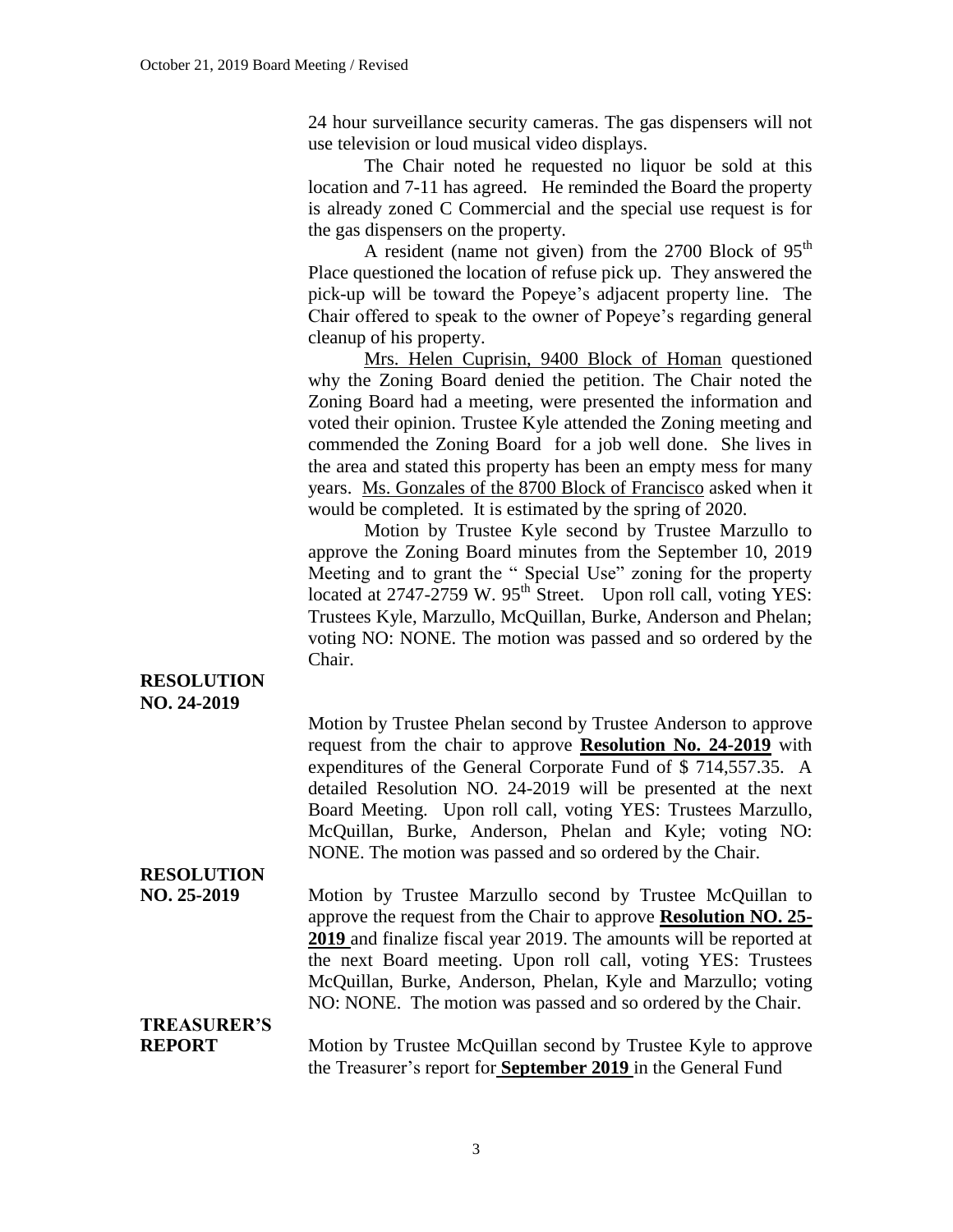**WATER** 

\$ 8,982,178.26 and in the Sewer and Water Fund in the amount of \$ 4,167,047.35. The motion was passed by unanimous voice vote and so ordered by the Chair.

| WAILK               |                                                                                                                                                                                                                                                    |
|---------------------|----------------------------------------------------------------------------------------------------------------------------------------------------------------------------------------------------------------------------------------------------|
| <b>COLLECTOR</b>    |                                                                                                                                                                                                                                                    |
| <b>REPORT</b>       | Motion by Trustee Phelan second by Trustee Marzullo to approve<br>the Water Collector's Report for <b>September 2019</b> in the amount of                                                                                                          |
|                     | \$ 710,613.15. The motion was passed by unanimous voice vote<br>and so ordered by the Chair.                                                                                                                                                       |
| <b>VILLAGE</b>      |                                                                                                                                                                                                                                                    |
| <b>COLLECTOR</b>    | Motion by Trustee McQuillan second by Trustee Anderson<br>to<br>approve the Village Collector's report for <b>September 2019</b> in the<br>amount of \$1,913,174.36. The motion was passed by unanimous<br>voice vote and so ordered by the Chair. |
| <b>BUSINESS</b>     |                                                                                                                                                                                                                                                    |
| <b>CERTIFICATES</b> |                                                                                                                                                                                                                                                    |

#### **FIFTH THIRD** Motion by Trustee Anderson second by Trustee Kyle to approve the business license application for **FIFTH THIRD BANK** to conduct banking business at a new building located at 3017 W.  $95<sup>th</sup>$  Street. Upon roll call, voting YES: Trustees, Burke, Anderson, Phelan, Kyle, Marzullo and McQuillan; voting NO: NONE. The motion was passed and so ordered by the Chair.

Motion by Trustee Kyle second by Trustee Anderson to approve the business license application for **MIDWEST NEUROLOGY ASSOCIATES to** conduct a medical practice/neurology office  $\overline{\text{located at } 2850 \text{ W}}$ .  $95^{\text{th}}$  Street. Upon roll call, voting YES: Trustees Anderson, Phelan, Kyle, Marzullo, McQuillan and Burke; voting NO: NONE. The motion was passed and so ordered by the Chair.

Motion by Trustee McQuillan second by Trustee Kyle to approve the business license application for **THE LAND OF HER** to conduct retail sales of custom apparel and full service styling company located at  $2827-2829$  W.  $87<sup>th</sup>$  Street. Upon roll call, voting YES: Trustees Phelan, Kyle, Marzullo, McQuillan, Burke and Anderson voting NO: NONE. The motion was passed and so ordered by the Chair.

## **MOTION TO TABLE**

**CVS LIQUOR** Motion by Trustee Marzullo to able the request second by Trustee Kyle to table the request from **CVS, LLC at 3201 W. 95th Street** for a Class B liquor license. Trustee Marzullo expressed extreme displeasure with the lack of property maintenance at this CVS. He suggested the liquor license request be tabled until the owner can present a plan of scheduled property maintenance. Upon roll call,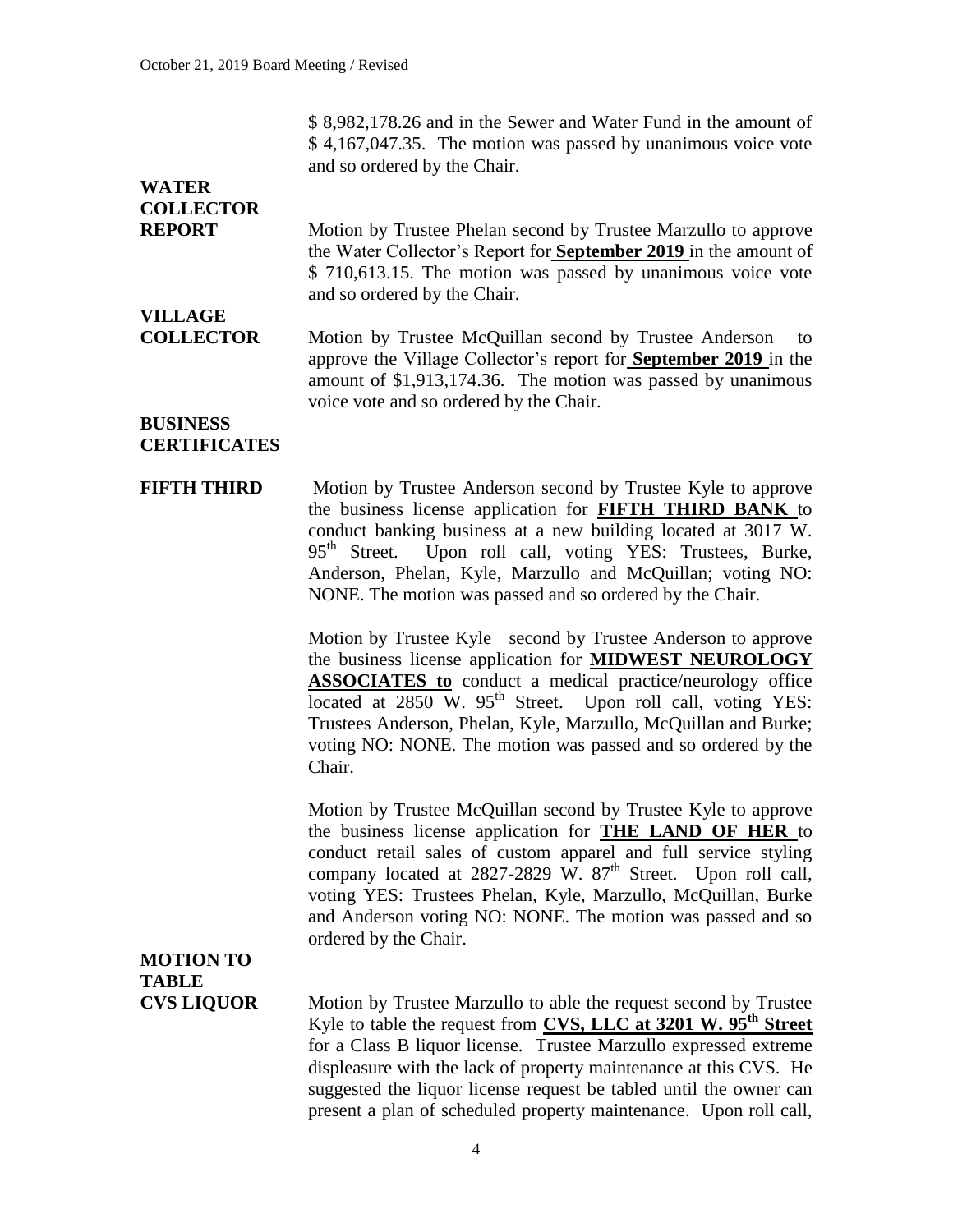voting YES: Trustees Kyle, Marzullo, McQuillan, Burke, Anderson and Phelan; voting NO: NONE. The motion was passed and so ordered by the Chair.

#### **ORDINANCE NO. 26-2019 NOT PRESENTED FOR A VOTE**. This ordinance would have increased the amount of liquor licenses if the CVS license for Class B was approved.

#### **ORDINANCE**

**NO. 27-2019** Motion by Trustee Kyle second by Trustee Anderson to approve **ORDINANCE NO. 27-2019, "AN ORDINANCE APPROVING CLASS 8 INCENTIVE CLASSIFICATION FOR THE REAL ESTATE LOCATED AT 2401 WEST 95TH STREET, EVERGREEN PARK, COOK COUNTY, ILLINOIS, (PIN 24- 12-236-010-0000)."** The Chair stated this is the former Applebee's site that will be demolished and may become a new Olive Garden site. The Chair noted this is for the entire new Plaza property. Upon roll call, voting YES: Trustees Marzullo, McQuillan, Burke, Anderson, Phelan and Kyle; voting NO: NONE. The motion was passed and so ordered by the Chair.

#### **RESOLUTION**

**NO. 9-2019** Motion by Trustee Marzullo second by Trustee McQuillan to approve **RESOLUTION NO. 9-2019, "A RESOLUTION OF THE VILLAGE OF EVERGREEN PARK ESTABLISHING A RETIREMENT HEALTHCARE FUNDING PLAN AND CORRESPONDING TRUST AGREEMENT BETWEEN THE ILLINOIS PUBLIC PENSION FUND ASSOCIATION (IPPFA) AND THE VILLAGE OF EVERGREEN PARK."**  The Chair stated this is an option for employees to use their sick time and XTO time into a tax deferred fund for medical expenses for retirees. This is offered at no cost to the Village. Upon roll call, voting YES: Trustees McQuillan, Burke, Anderson, Phelan, Kyle and Marzullo; voting NO: NONE. The motion was passed and so ordered by the Chair.

### **RESOLUTION**

**NO. 10-2019** Motion by Trustee Phelan second by Trustee Anderson to approve **RESOLUTION NO. 10-2019, "A RESOLUTION AUTHORIZING TO INCLUDE COMPENSATION DIRECTED INTO A RETIREMENT HEALTH SAVINGS PLAN AS IMRF EARNINGS."** Upon roll call, voting YES: Trustees Burke, Anderson, Phelan, Kyle, Marzullo and McQuillan; voting NO: NONE. The motion was passed and so ordered by the Chair.